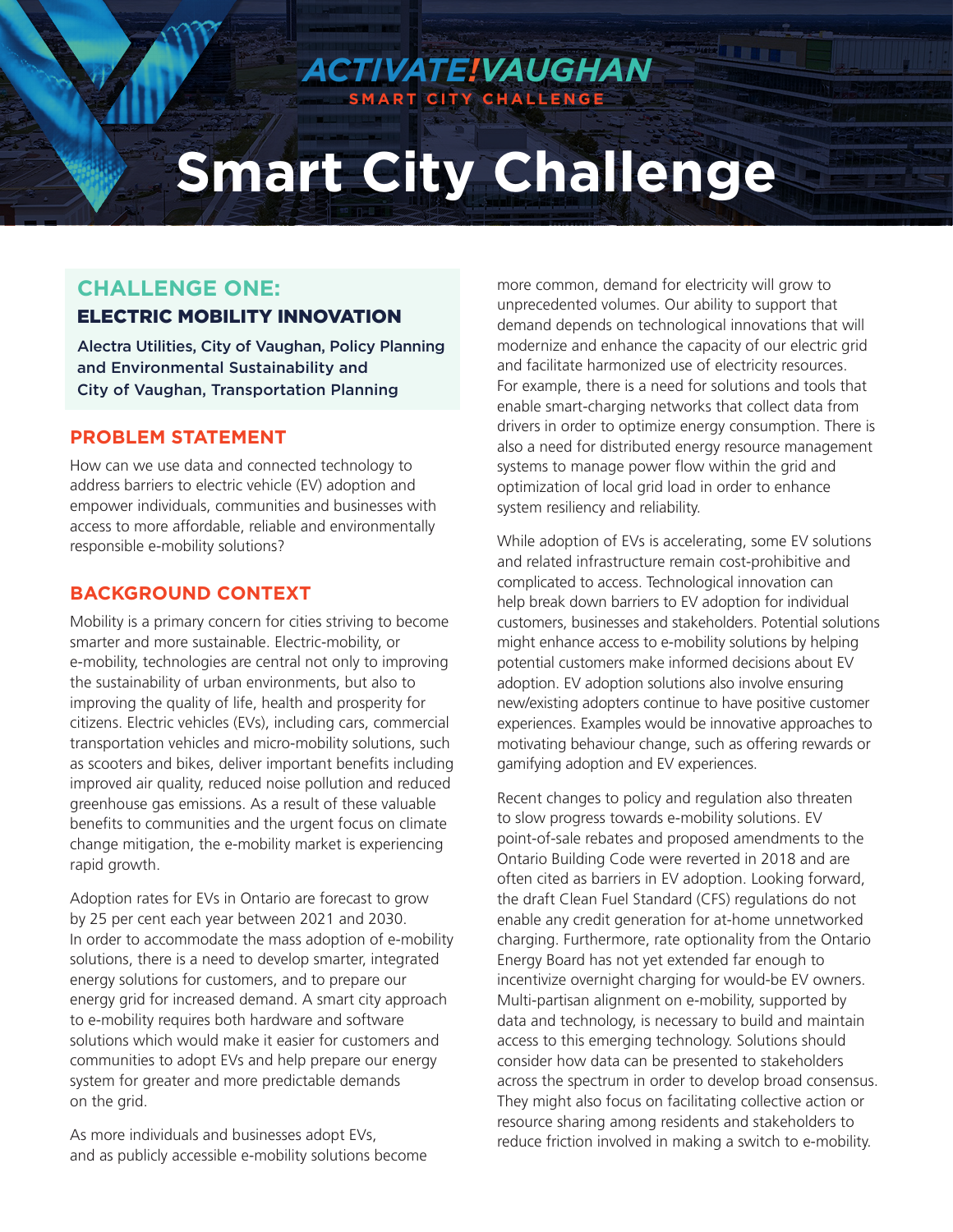Finally, data is central to understanding EV charging behavior, user preferences and needs and barriers to adoption in order to develop EV charging networks in our communities. Utilities are particularly interested in understanding EV penetration/station location and impacts on the grid, power level and how e-mobility interacts with broader transportation needs (personal vehicles vs. public transport). Potential solutions might focus on how we can leverage data from EV drivers in a way that is safe, and which can inform future investments in critical infrastructure.

## **BRAINSTORMING QUESTIONS**

- How can personal e-mobility be connected to broader issues (transportation, smart cities, resilience, etc.) to build the city of the future?
- How can we use data and connected technology to address barriers to EV adoption and empower individuals, communities and businesses to encourage environmental responsibility and access to more affordable e-mobility solutions that provide value?
- How can we use hardware and software solutions to prepare our grid for cleaner transportation options?
- How can we use technology to gather insights on consumer behaviour and distribution in order to predict and meet the demands of EV users?

## **FACTORS TO CONSIDER**

Proposed solutions might strive to:

- incorporate a user interface that will be intuitive and accessible for both residential and commercial EV users.
- offer solutions for a target audience that might include individual consumers, businesses, residential or commercial property managers, fleet co-ordinators or others.
- allow frequent and rapid updates to information.
- present information in a concise and digestible manner.
- incorporate engaging content or design.
- enable multiple language options.
- include educational components that would increase awareness and knowledge of the technology over time.

Proposed hardware solutions might strive to:

- produce prototypes of the hardware and evidence of proof of concept.
- demonstrate access to the funds necessary to execute on immediate milestones.
- demonstrate ownership of the intellectual property that is essential to the presented solution.
- avoid repackaging solutions that already exist.
- include relevant EV technology, such as electric cars, fleets, public transportation vehicles, micro-mobility solutions or others.
- incorporate and consolidate existing infrastructure as much as possible with the consideration to maximize public right-of-way space.

## **CHALLENGE TWO:**  MUNICIPAL SERVICES ROUTE **OPTIMIZATION**

City of Vaughan, Public Works

## **PROBLEM STATEMENT**

How might we use smart technology to improve municipal service delivery to increase operational efficiencies, reduce costs and ultimately enhance citizen experience?

## **BACKGROUND CONTEXT**

The Public Works team at the City of Vaughan provides essential services and amenities for Vaughan residents to ensure public safety and high quality of life. Some of the services include winter maintenance, safe drinking water, clean parks, well-maintained roads, trees, shrub beds and safe cycling and walking pathways.

The City of Vaughan's Public Works portfolio accounts for roughly 18 per cent of the City's operating budget. Winter maintenance operations and parks maintenance are important City services that account for a large percentage of each year's budget. The City is committed to continuously improving service delivery and providing the community the best value for their tax dollar.

Smart City technologies can increase operational efficiencies by gathering and analyzing data to better predict and inform decisions on how the City deploys resources and provides services. Smart City transformation would see the City of Vaughan replace many current operational processes, which are often highly manual and performed on paper, with smart, data-informed processes that collect and analyze real-time data. This would allow for the City of Vaughan to optimize the delivery of key municipal services such as snow removal and parks maintenance, and adjust service delivery routes using data inputs such as weather conditions and the volume of use of specific parks, paths and garbage receptacles.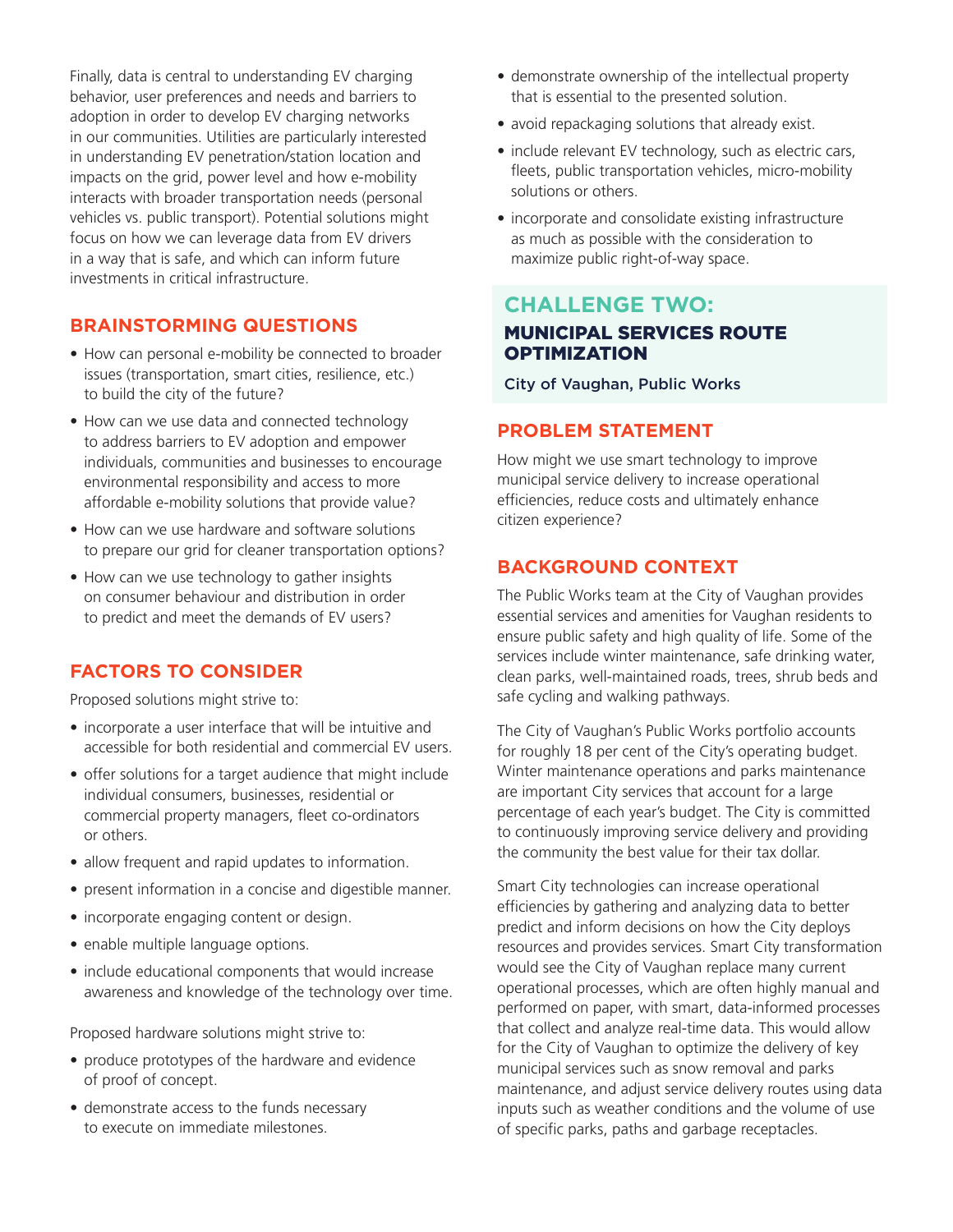# **CHALLENGE AREA ONE:**

## **Winter Maintenance**

The City provides residents with a high-level of snow removal services. Whether it's reducing ice on roads, removing snow or clearing it from paths, sidewalks and windrows, the City's crews strive to ensure residents and visitors can travel safely despite the weather.

The City of Vaughan is responsible for maintaining more than 2,000 kilometres of roadways and more than 1,000 kilometres of sidewalk. During the winter, the Transportation and Fleet Management Services department does their best to streamline snow removal services based on weather, the importance of various roadways and sidewalks and City resources. Regulations require that as soon as ice or snow forms on roads, all main roads must be salted within four hours, and residential roads and laneways must be salted within 12 hours. As soon as five centimetres of snow accumulates on the ground, plowing begins and must be completed within four hours of the end of the snowfall for main roads, 12 hours for residential roads and 12 hours for laneways.

With respect to sidewalks, the City provides winter maintenance for 40 routes or more than 1,000 kilometres of sidewalk (see **map** for a full list of maintained sidewalks). Each route has primary sidewalks – those along a bus route, in front of a school or house of worship – and secondary sidewalks, which are all the others. The City maintains sidewalks to bare pavement, which is the highest standard in the entire GTA. Legislation requires that snow accumulation be reduced to 8 centimetres within 48 hours of the end of snowfall. The City begins plowing when snow accumulation reaches 5 centimetres and targets bare pavement within 8 to 16 hours of the end of snowfall depending upon whether the sidewalks are primary or secondary.

How can the City of Vaughan use data to inform the scheduling of snow removal services to optimize routes, increase staff efficiencies and make the best use of resources? A smart solution which considers the importance of each transportation route, the standard for completion time for that route, as well as predicted snow events, would significantly streamline operations related to this important municipal service.

Important considerations:

- The City has three Road Weather Information System (RWIS) stations that help provide an understanding of road conditions across different micro-climates and have helped the City with salt management and operations.
- There are Automatic Vehicle Locator (AVL) units installed on snowplow machines; however, routes are not optimized based on weather conditions (i.e. ice or snow) and the City does not have data collected to be able to predict how long it will take for snow removal.
- The City implemented a salt usage optimization tool called Maintenance Decision Support System (MDSS) for winter maintenance decision making for roads and sidewalks. Using sensors, this artificial intelligence tool will take various factors into account – including weather models, Vaughan's micro-climates, traffic volumes, and road temperatures, moisture and conditions – to inform road winter maintenance decisions.
- If the City can reduce the number of routes or achieve faster clearing time it will result in significant savings and reduce standby operating costs.
- During each snow event, the City receives many inquiries from residents regarding when their street will be cleared. Currently, the City uses a "where's my plow" application to show residents where snowplows have passed, but this application does not communicate the estimated times to complete snow clearing. The City is interested in finding a way to automatically communicate estimated clearing time to improve citizen experience.

## **BRAINSTORMING QUESTIONS**

- How can we gather data on which sidewalk routes are being used the most so the City can further optimize route design to prioritize residents' needs (i.e. parents with strollers, older adults)?
- How do we improve communication regarding current snow clearing status and estimate clearing times to residents?
- How can we use connected technology to gather data and information that can automate and optimize route plans for drivers, office staff and see reports of savings (in terms of time and costs)?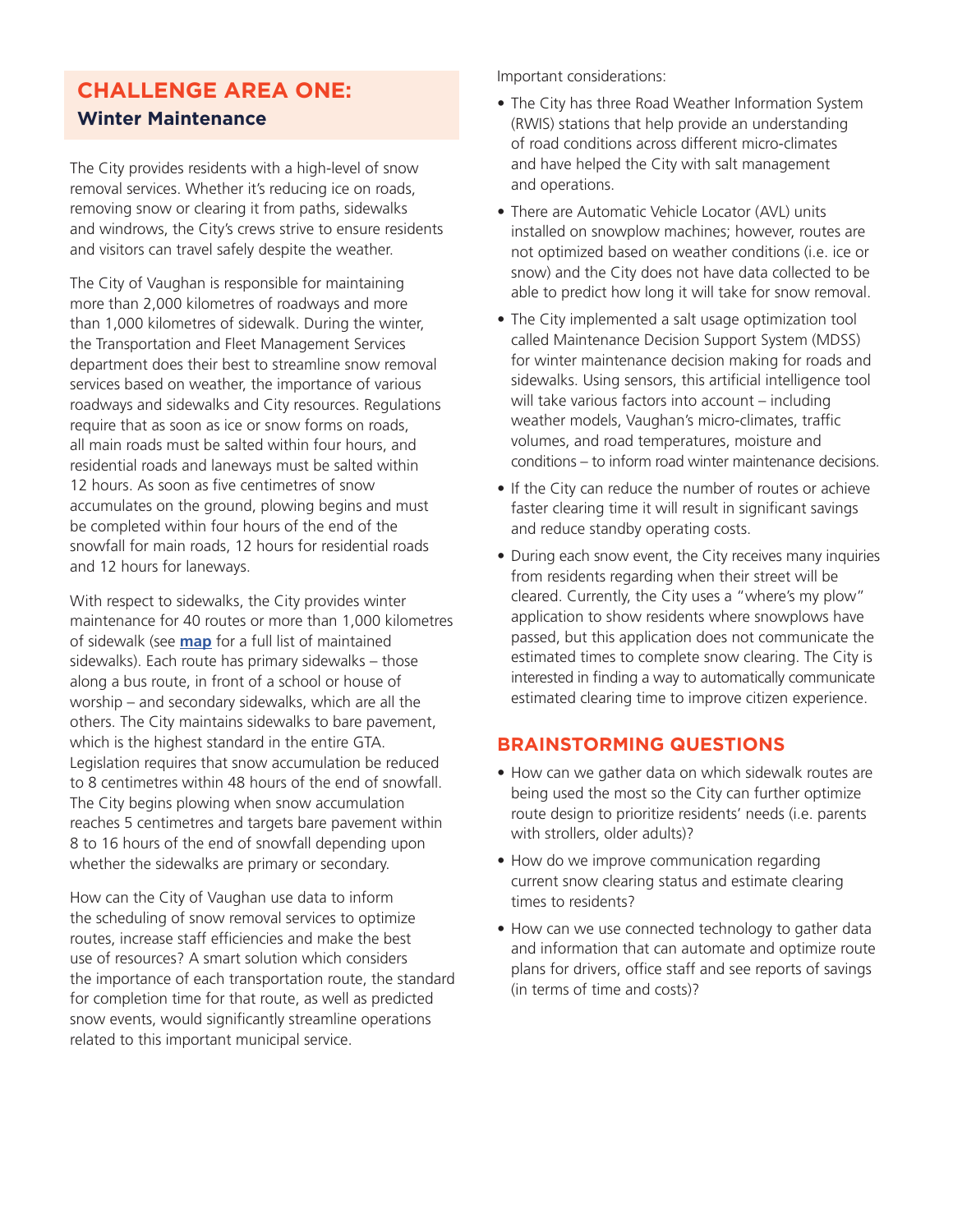# **CHALLENGE AREA TWO:**

## **Parks Maintenance**

The City's Parks, Forestry and Horticulture Operations department is responsible for the maintenance of over 200 parks, 700 hectares in boulevards and open spaces and numerous trail systems throughout the city. City amenities include 273 playgrounds, 18 splashpads, 59 tennis facility locations and 130 courts, 10 skate parks, 73 basketball courts, 58 baseball diamonds and 150 soccer fields. **See a full list of Vaughan's parks**.

With a large number of parks and amenities, the City maintains each facility in top shape by inspecting and repairing equipment, watering and cutting grass, garbage and waste collection and more. Services are scheduled regularly, and occasionally residents call or use an online reporting system to report issues. The Canadian Standards Association (CSA) sets the legislative requirements for children's play spaces and equipment to ensure safety standards are met and, during the summer, splashpads are inspected daily.

Currently, the City uses manual inspection sheets to track dates, location, status and the need for maintenance work, and all maintenance services are scheduled using a paper process which does not take into account variables such as volume of use or weather conditions. How can the City leverage smart technologies to collect data and information to make data-driven decisions regarding how parks and public spaces are maintained? Further, how might smart technologies identify patterns in the frequency of maintenance needs to aid in future planning related to parks, trails and public spaces?

## **BRAINSTORMING QUESTIONS**

- How can we use smart technology solutions to gather data on the usage of City assets (i.e. parks, garbage bins etc.) to analyze current status and predict trends?
- How can we leverage existing data and information to identify trends and insights on operations?
- How can the City be notified of changing conditions (i.e. lights not working, broken equipment) in parks in real time?
- How can smart technology leverage usage data to better predict maintenance requirements and asset management needs?

#### **FACTORS TO CONSIDER FOR BOTH CHALLENGES**

- Solution should be able to collect and analyze data in real-time.
- Hardware solution must be suited for outdoor and extreme weather and be vandal-proof.
- Solutions that can maximize utilization of resources (staff time and cost).
- Winter maintenance solution should be able to communicate with current GPS/AVL systems.
- Can be used while working from home office, remotely or in the field.

# **CHALLENGE THREE:**  AGE-FRIENDLY COMMUNITIES

Mackenzie Health, Mackenzie Innovation Institute and Vaughan Public Libraries

## **PROBLEM STATEMENT**

How can we leverage smart city technologies to improve access to healthcare and enhance social participation opportunities for our aging population?

## **BACKGROUND CONTEXT**

Vaughan and York Region's population is aging; the senior population is growing much faster than any other age group and will increasingly make up a larger share of the total population. Research shows that a third of Canadian seniors live with at least three chronic health conditions – 32 per cent take five or more medications regularly and 14 per cent face a mental health problem such as depression or anxiety. Further, it is estimated that up to 16 per cent of Canadian seniors experience social isolation, further impacting their health, mental well-being and their ability to connect with their communities.

Healthy, socially engaged seniors make a valuable contribution to our communities, and the health and wellness of seniors will be increasingly connected to the success of our changing communities. Older people play an important role in their local communities – they engage in paid or volunteer work, transmit experience and knowledge and help their families with caring responsibilities. These contributions can only be ensured if societies foster their health and participation.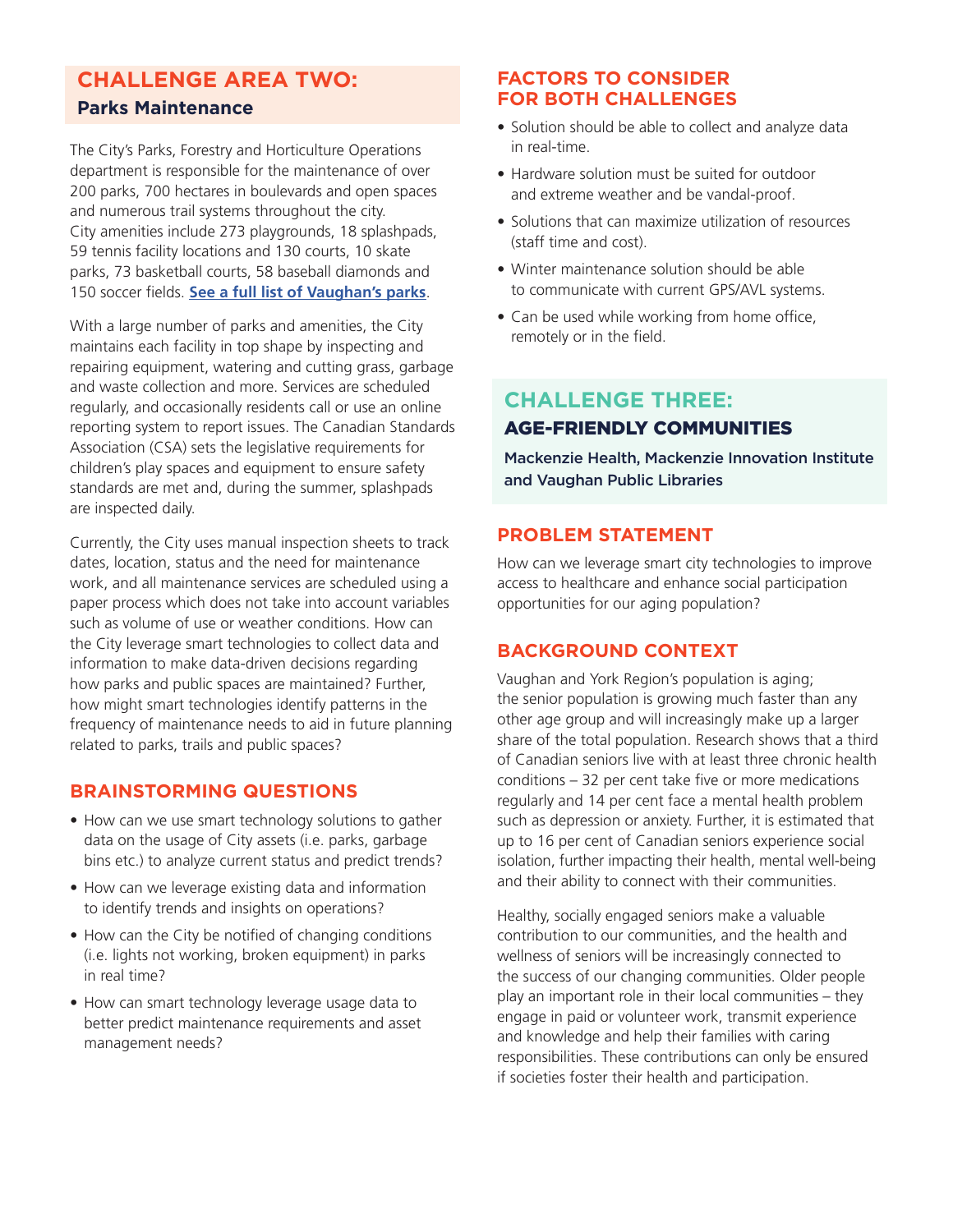Many smart city environments are designed to support an able-bodied working population, compounding the risk of excluding older people from the social and economic life of the city, especially when they lose functional abilities. Smart technologies are a valuable tool for social inclusion and healthy aging and should be leveraged to support and enhance quality of life for older adults, especially those with disabilities. Smart technologies might focus on aiding older adults by assisting them to live independently in their homes, enhancing their mobility and enjoyment of public spaces and by fostering connections with their communities.

#### **Here are some of the opportunities to enhance quality of life for seniors and older adults:**

## **CHALLENGE AREA ONE: ACCESS TO HEALTHCARE - CORTELLUCCI VAUGHAN HOSPITAL**

How might we use technology to improve community healthcare services and reduce the frequency with which seniors must visit the hospital?

In current models of care, a significant number of hospital patients remain in hospital, even after recovering to a level for which care could most appropriately be provided outside the hospital. These patients require an Alternate Level of Care (ALC) in another setting, such as a long-term care (LTC) home. When people are in hospital unnecessarily, they are at an increased risk of mortality, functional decline and contracting an infectious disease, and they are more socially isolated. Each year, approximately 17 per cent of older Canadians aged 75 and above are admitted to acute care hospitals at least once. As Canada's population continues to age, we can leverage smart technologies to modernize healthcare services so older people don't have to leave their homes and visit hospitals for minor assistance.

There is an opportunity to use technology to provide rehab services and geriatric care to seniors in the community within their homes. For example, a potential solution might leverage a shared platform which integrates community care and visits to the hospital, and enables family physicians, geriatricians, patients and family members sharing information and maximizing the health and comfort of seniors receiving care. Many physical rehabilitation services, such as those required following a stroke or hip replacement, as well as geriatric care such as mental health services, basic checkups and dietary planning, can be provided to seniors in the

comfort of their own homes. Further, including all parties involved in a patient's care to monitor their needs and health information would ensure that seniors receive the care they need in the most efficient way possible.

There are also opportunities to use smart technologies and data collection tools, such as wearable devices, to enable remote monitoring of senior patients. For example, remote monitoring could help physicians and clinicians predict falls or when a patient might enter 'crisis mode' or develop more critical health issues. The data collected through remote monitoring could also be valuable beyond healthcare applications, helping governments and other stakeholders to plan future services, monitor the health and wellness of specific communities or improve the safety of various built environments.

Digital platforms and smart technologies can support the transformation of age-friendly communities to enhance seniors' access to care that fits their needs and support healthy, active lifestyles, ultimately enabling them to age in place and minimizing their need to access hospitals.

## **BRAINSTORMING QUESTIONS**

- How can we use smart city technologies to provide community care and healthcare services to seniors in their homes, enhancing their ability to age in place?
- How might we leverage digital platforms to enable sharing of important health information between family physicians, geriatricians, other care providers and family members?
- How can we collect data to inform the creation and delivery of healthcare services and supports to ensure that seniors are adequately cared for?
- How can we use wearable technologies to encourage and support physical activity among seniors to enhance quality of life as they age?
- How can we track and monitor the personal daily routines and activities of seniors, including leisure activities, interaction with family members or friends, daily mood and health indicators to inform support services?

#### **FACTORS TO CONSIDER**

- While there are already software and hardware solutions that exist to address remote monitoring and other health service areas, a major drawback is an inability or the lack of integration into healthcare providers' electronic health record systems.
- Do not limit your solution to only the ideas presented above (i.e. rehab services, fall risk alert, etc.). The examples provided are intended to set out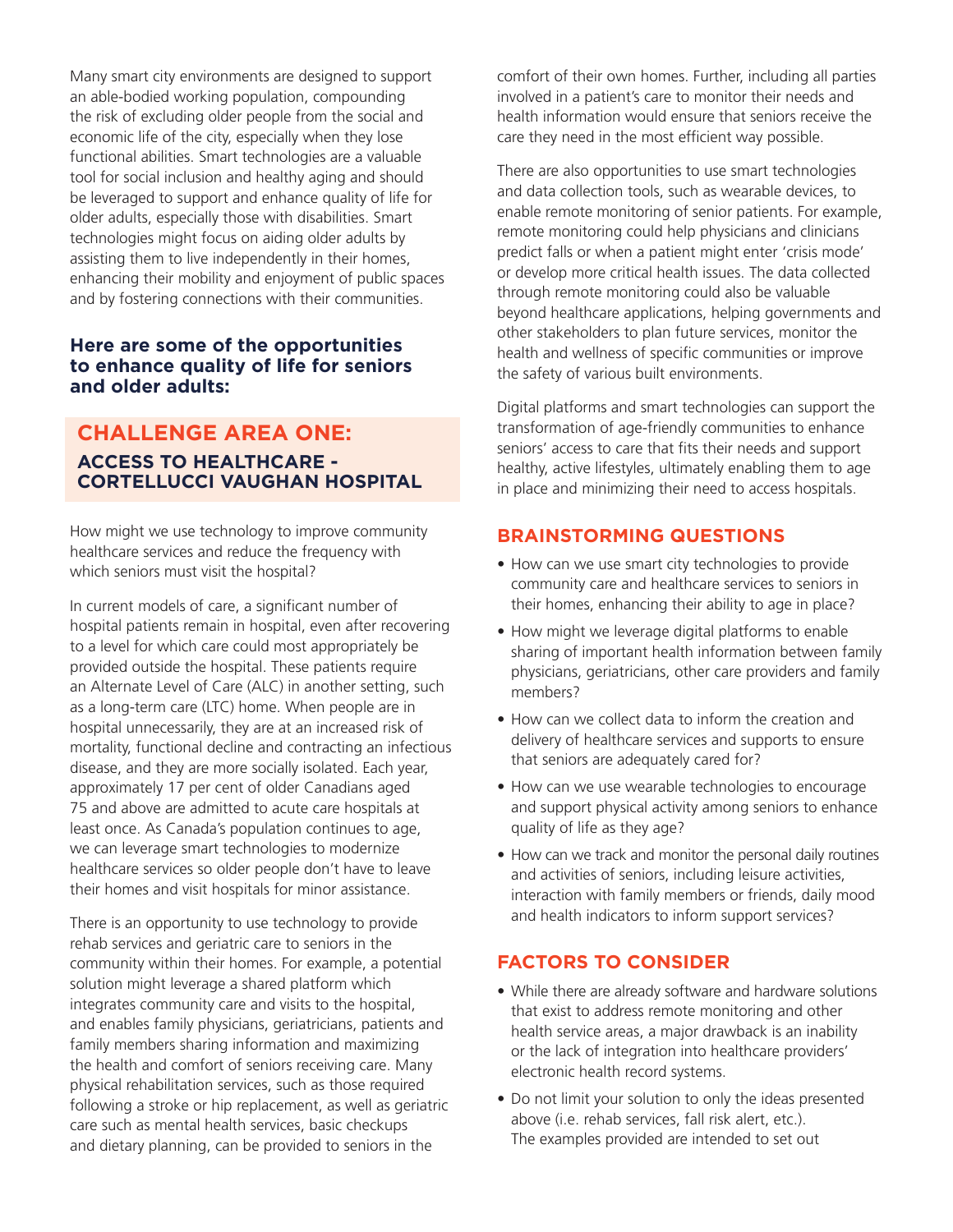a context of using smart technologies.

- Physicians and clinical providers are often apprehensive to manage multiple platforms to provide care delivery for patients.
- While smart technologies are extremely useful to collect data and help drive analytics, be mindful of privacy regulations and policies when it comes to personal health information and data.
- A holistic solution should not only focus on health outcomes alone, but it will motivate and have an impact on other aspects of an individual (i.e. social life).
- Smart technologies often come at a cost; when developing your solution, be mindful of financial and payment models.
- In many cases, care for aging populations is often managed by community care providers, which may be important stakeholders in your solution.

## **CHALLENGE AREA TWO: SOCIAL ISOLATION - VAUGHAN PUBLIC LIBRARIES**

Research shows that an estimated 30 per cent of Canadian seniors are at risk of becoming socially isolated. According to the International Federation on Ageing, "the number one emerging issue facing seniors in Canada is keeping older people socially connected and active." Social isolation and exclusion are related to serious negative health effects and reduced quality of life for seniors and can prevent seniors from accessing the healthcare and social services they need to thrive.

Public libraries play a significant role in meeting the educational, informational, cultural, recreational and social needs of older adults. Over the years, Vaughan Public Libraries have developed diverse programs and services to meet the evolving needs of older adults. Such programs and services offer life-long learning opportunities for older adults, along with opportunities to develop and sustain community connections.

As libraries are transformed by technological advancements and as services grow increasingly digital, how can we leverage smart technologies to help local libraries reach beyond the walls of their buildings to engage senior citizens? Smart technology solutions may focus on one of the following themes:

#### Leveraging technology to foster connections

Some seniors are quick to learn new technological skills but aren't keen to fully adopt the new technologies and many have concerns that technology takes away from social connections. How might we encourage seniors to fully adopt new technologies? How might we deliver programming to demographic groups who use different types of technology to foster social connections between them?

#### Access to library services

Due to mobility and transportation issues, many seniors struggle to visit their local libraries in person. Vaughan Public Libraries has successfully piloted satellite library popups at local community centres to bring library programs and services closer to seniors and found that many were eager to participate. How can we make library services more accessible to home-bound people, keeping in mind the technological preferences and abilities of some seniors?

There are some language and cultural challenges which also act as barriers to access of library services. How might we use smart technologies to encourage cultural communities who are not frequently accessing library services to do so? How can we ensure that all communities feel comfortable accessing library services and ensure that they know their privacy is being respected?

#### Seniors as sources of knowledge and history

Seniors and older adults have a wealth of knowledge, skills and experience that are of great value and importance to our communities. Smart technologies can be leveraged to foster connections between older and younger people to support the exchange of information and experiences.

For example, how might we use technology to aggregate personal histories, which currently exist in mediums such as photos, records and personal memories, and to digitize them so that they can be accessed, analyzed and understood by the broader community? Additionally, how can we ensure that older adults are invited to share their memories and experiences to influence the future development of our city?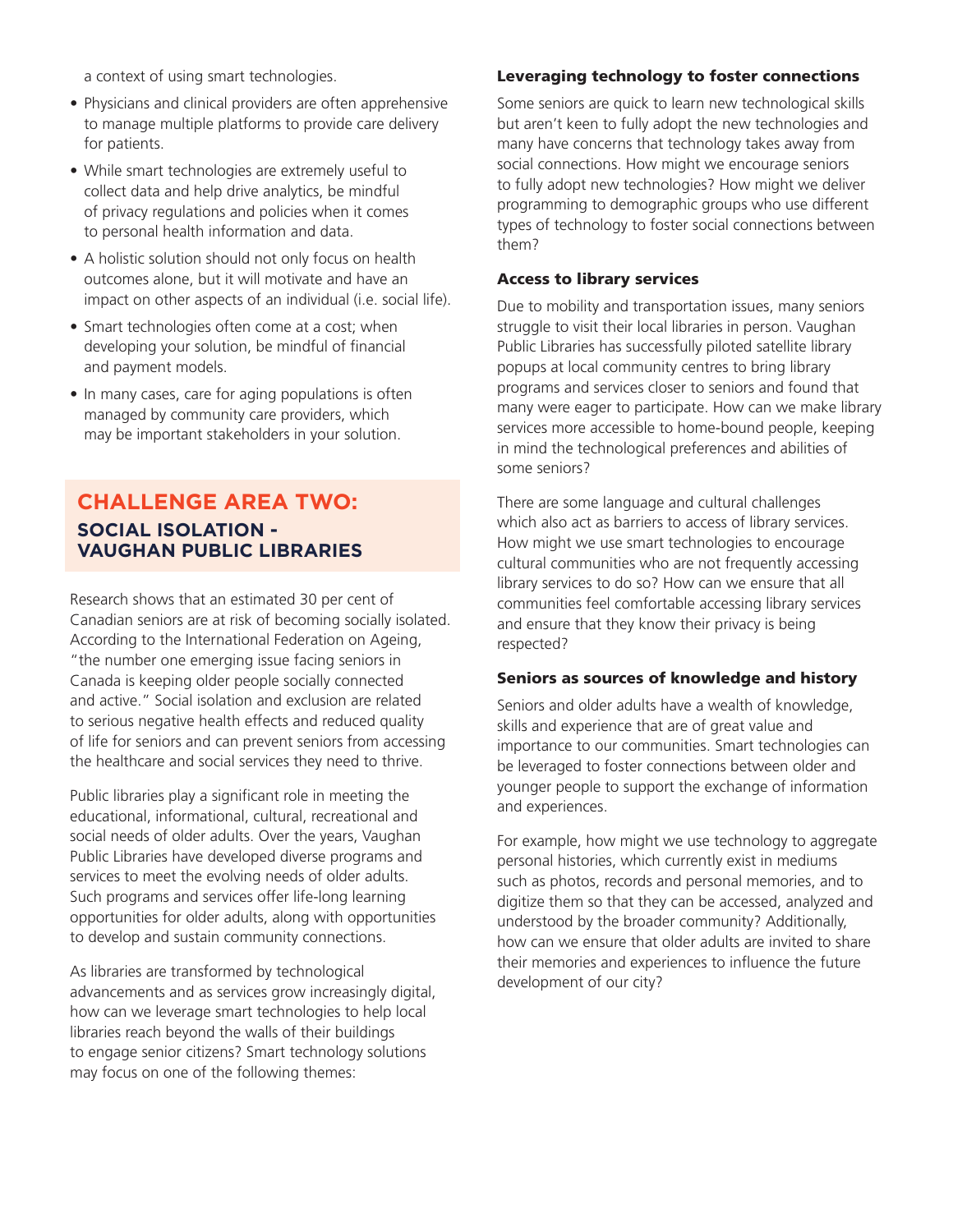#### **BRAINSTORMING QUESTIONS**

- How can we use smart technology to ensure that seniors access opportunities to interact with their friends, family, community and people belonging to other generations to promote social connections, knowledge sharing and community bonds?
- How can we use smart technology to ensure that Vaughan Public Libraries' programs and services are accessible to and inclusive of older people with varying needs and capabilities, such as those from diverse cultural backgrounds or who struggle to travel to library locations?

## **FACTORS TO CONSIDER**

- Solutions should recognize that seniors have a wide range of skills and abilities.
- Solutions should strive to understand and meet the age-related needs of seniors.
- Solutions should respect the decisions and lifestyle choices of seniors.
- Solutions should strive to protect those seniors who are vulnerable.
- Solution design should ensure that information is easy to find and easy to understand.
- Solutions should be scalable, user-friendly and offer a seamless user experience.

## **CHALLENGE FOUR:**  INTELLIGENT PLACEMAKING

City of Vaughan, Vaughan Metropolitan Centre Program

#### **PROBLEM STATEMENT**

How might we collect and leverage user data to make intelligent decisions about the design, creation and activation of public spaces in the Vaughan Metropolitan Centre?

#### **BACKGROUND CONTEXT**

The Vaughan Metropolitan Centre (VMC) is an emerging downtown poised to be the financial, innovation and cultural centre of Vaughan. This hub at Highways 400 and 407 is growing faster than expected. It's on track for a population of 63,000 residents, 1.5 million square feet of office space and 750,000 square feet of new retail space by 2031.

Transit Square is designed as a central destination in the Vaughan Metropolitan Centre, and a key part of the mobility hub built around the TTC subway station. Public open spaces, such as TTC Plaza and Transit Square, are infrastructure for social, cultural, environmental, transportation and economic functions in the city. They provide common and democratic spaces for daily life, as well as a platform for special moments and experiences. Transit Square offers programming opportunities for food vendors, farmers markets, small concerts and other seasonal events to draw visitors from across Vaughan and beyond. The public realm is designed for the experience of people, and to encourage a culture of walking and outdoor activities through all seasons.

Transit Square and TTC Plaza combine to form an Urban Square of about 0.4 hectares. This is one node in what will eventually be a network of parks and open spaces, including the future Urban Park immediately to the west and Edgeley Pond and Park one block to the east. The City is currently undertaking the VMC Parks and Wayfinding Master Plan to guide the implementation of the park network.

In order to ensure that public spaces serve the needs and desires of the residents who use them, it is important for cities, developers and other stakeholders to understand how public spaces are used. By collecting data on the people who visit, we can analyze and better understand how factors such as weather, accessibility and design impact public enjoyment of shared areas such as squares, parks and transit hubs. This data can then be leveraged